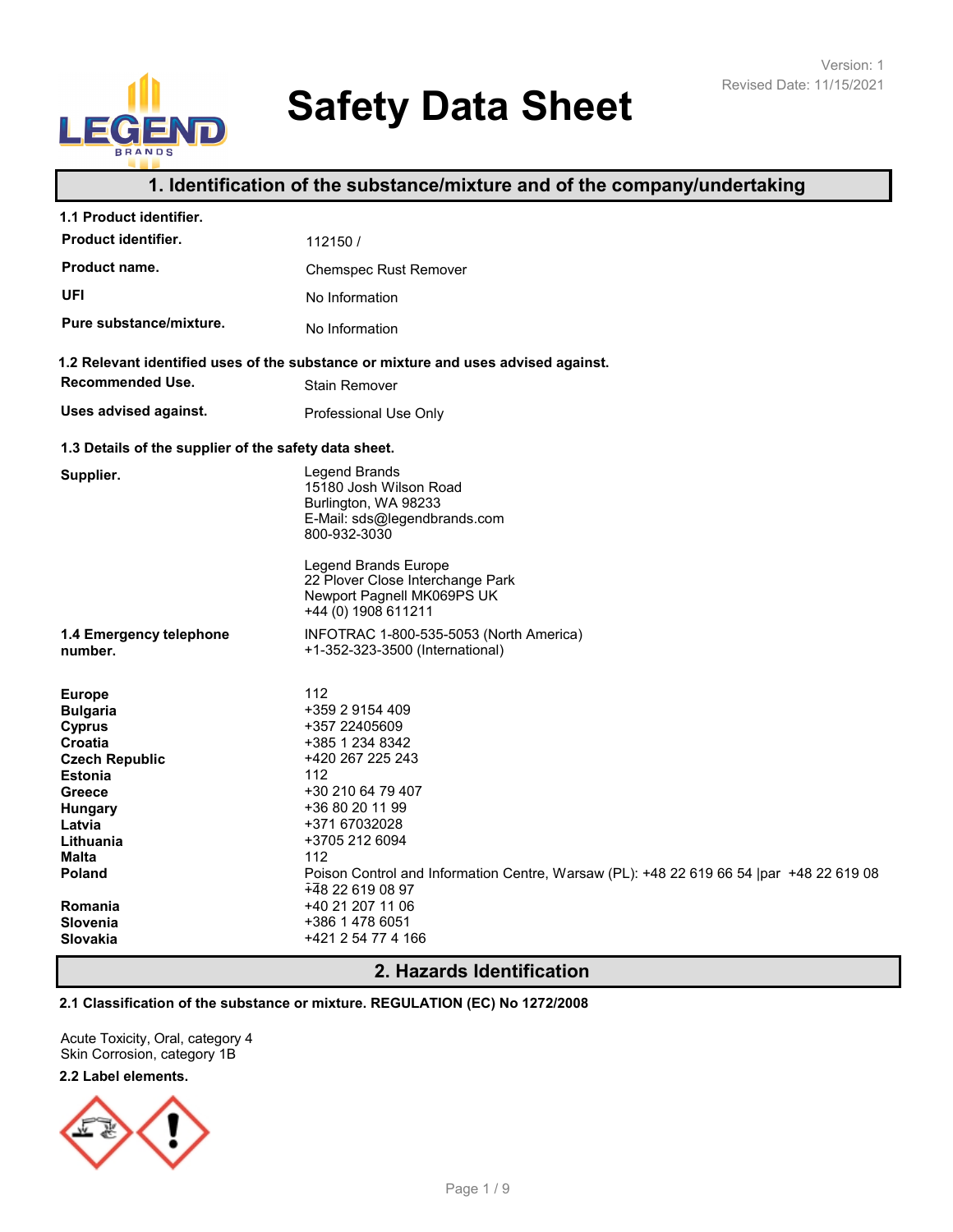#### **Signal Word**

Danger

#### **Hazardous components which must be listed on the label** AMMONIUM BIFLUORIDE

#### **Possible Hazards**

< 1% of the mixture consists of ingredient(s) of unknown acute toxicity

#### **GHS HAZARD STATEMENTS**

H302 Harmful if swallowed. H314 Causes severe skin burns and eye damage.

#### **GHS SDS PRECAUTIONARY STATEMENTS**

|                  | <u>GIIO ODO FINEVAUTIONAINT OTATEMENTO</u>                                                                                          |
|------------------|-------------------------------------------------------------------------------------------------------------------------------------|
| P <sub>260</sub> | Do not breathe dust/fume/gas/mist/vapours/spray.                                                                                    |
| P <sub>264</sub> | Wash  thoroughly after handling.                                                                                                    |
| P <sub>270</sub> | Do not eat, drink or smoke when using this product.                                                                                 |
| P280             | Wear protective gloves/protective clothing/eye protection/face protection.                                                          |
| P301+P312        | IF SWALLOWED: Call a POISON CENTRE/doctor/ if you feel unwell.                                                                      |
| P301+P330+P331   | IF SWALLOWED: rinse mouth. Do NOT induce vomiting.                                                                                  |
| P303+P361+P353   | IF ON SKIN (or hair): Take off immediately all contaminated clothing. Rinse skin with water [or shower].                            |
| P304+P340        | IF INHALED: Remove person to fresh air and keep comfortable for breathing.                                                          |
| P305+P351+P338   | IF IN EYES: Rinse cautiously with water for several minutes. Remove contact lenses, if present and easy to<br>do. Continue rinsing. |
| P310             | Immediately call a POISON CENTER or doctor/physician.                                                                               |
| P363             | Wash contaminated clothing before reuse.                                                                                            |
| P405             | Store locked up.                                                                                                                    |
| P <sub>501</sub> | Dispose of contents/container to                                                                                                    |
|                  |                                                                                                                                     |

#### **2.3. Other Hazards.**

EMERGENCY OVERVIEW: No Information

# **3. Composition/Information on Ingredients**

#### **3.1 Substances.**

This product is a mixture. Health hazard information is based on its components.

#### **3.2 Mixtures.**

| <b>Chemical Name</b> | CAS No.   | $\mathsf{F}$ EC No. | <b>REACH Reg No.</b> | Wt. $\%$   |
|----------------------|-----------|---------------------|----------------------|------------|
| AMMONIUM BIFLUORIDE  | 1341-49-7 | 215-676-4           | No Information       | >=10 - <20 |
| Phosphoric acid      | 7664-38-2 | 231-633-2           | No Information       |            |

| <b>Chemical Name</b> | Classification (1272/2008/EC)                    | <b>Specific Conc. Limits, M-factors and</b><br><b>ATEs</b>                                                                                                                                                                 |
|----------------------|--------------------------------------------------|----------------------------------------------------------------------------------------------------------------------------------------------------------------------------------------------------------------------------|
| AMMONIUM BIFLUORIDE  | Acute Tox. 3 Oral (H301)<br>Skin Corr. 1B (H314) | Eye Irrit. 2; H319: 0.1% <= C < 1%<br>Skin Corr. 1B; H314: C>=1%<br>Skin Irrit. 2: H315: 0.1% <= C<1%                                                                                                                      |
|                      |                                                  | ATE oral (mg/kg): 130 mg/kg Rat<br>ATE dermal (mg/kg): N.R.<br>ATE inhalation - vapor (mg/l): N.R.<br>ATE inhalation - dust/mist (mg/l): N.R.                                                                              |
| Phosphoric acid      | Acute Tox. 4 Oral (H302)<br>Skin Corr. 1B (H314) | Eye Irrit. 2; H319: 10% <= C< 25%<br>Skin Corr. 1B; H314: C>=25%<br>Skin Irrit. 2: H315: 10% <= C< 25%<br>ATE oral (mg/kg): 1530 mg/kg Rat<br>ATE dermal (mg/kg): 2740 mg/kg Rabbit<br>ATE inhalation - vapor (mg/l): N.R. |

**For the full text of the H-Statements mentioned in this Section, see Section 16.**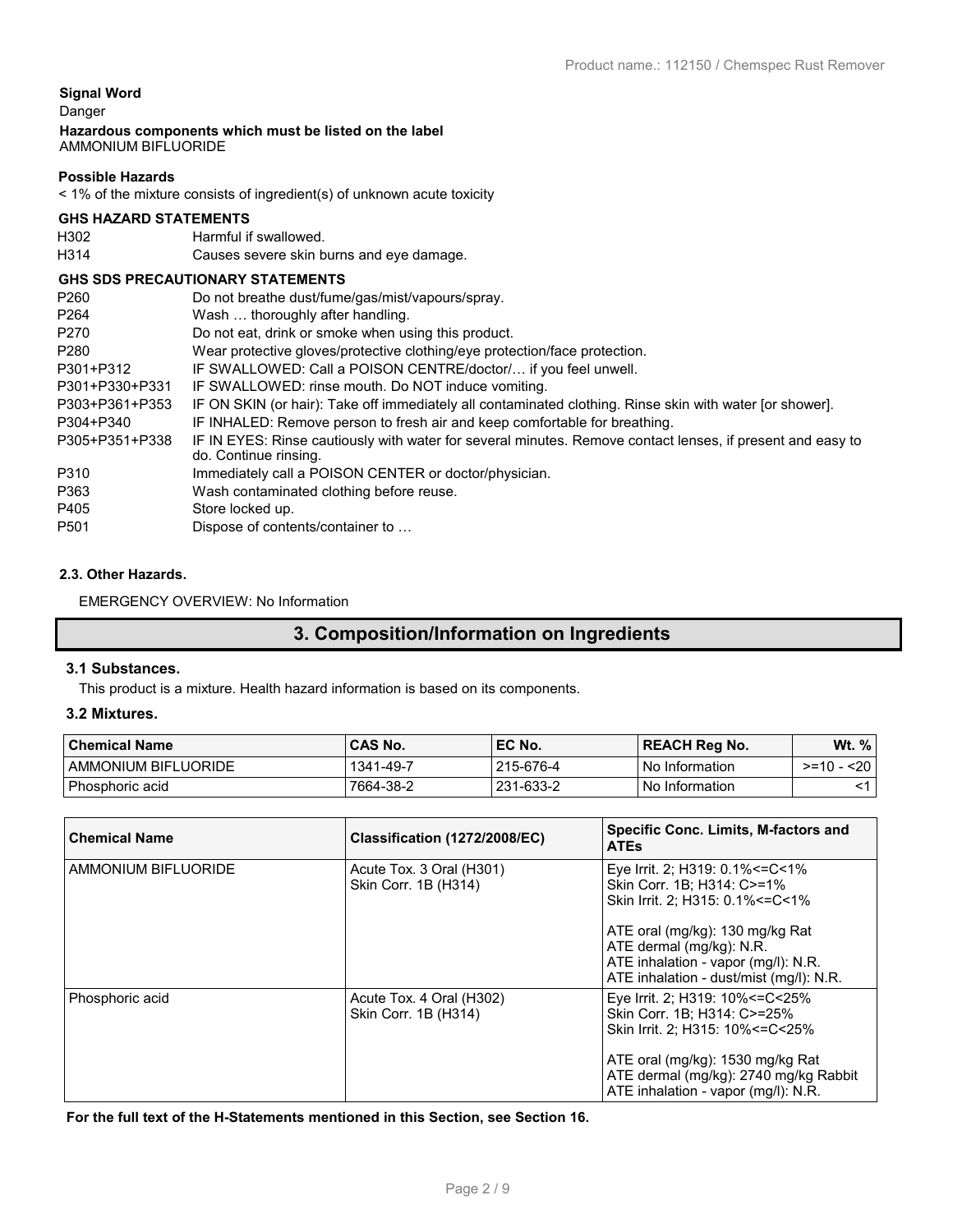# **4. First-aid Measures**

#### **4.1 Description of first-aid measures.**

#### **General advice.**

Call a physician if irritation develops or persists. When symptoms persist or in all cases of doubt seek medical advice.

#### **Inhalation.**

Move to fresh air.

#### **Skin contact.**

Wash off immediately with soap and plenty of water. Remove all contaminated clothes and shoes.

#### **Eye contact.**

Rinse thoroughly with plenty of water for at least 15 minutes and consult a physician. Remove contact lenses, if present.

#### **Ingestion.**

Do NOT induce vomiting. Never give anything by mouth to an unconscious person. Gently wipe or rinse the inside of the mouth with water.

#### **4.2 Most important symptoms and effects, both acute and delayed.**

#### **Symptoms.**

See Section 2.2, Label Elements and/or Section 11, Toxicological effects.

#### **4.3 Indication of any immediate medical attention and special treatment needed.**

#### **Notes to physician.**

Treat symptomatically.

# **5. Fire-fighting Measures**

#### **5.1 Extinguishing media.**

#### **Suitable extinguishing media.**

Use extinguishing measures that are appropriate to local circumstances and the surrounding environment.

**Extinguishing media which shall not be used for safety reasons.**

High volume water jet.

#### **5.2 Special hazards arising from the substance or mixture.**

No information available.

#### **5.3 Advice for firefighters.**

As in any fire, wear self-contained breathing apparatus pressure-demand, MSHA/NIOSH (approved or equivalent) and full protective gear.

Use personal protection recommended in Section 8.

As in any fire, wear self-contained breathing apparatus and full protective gear.

# **6. Accidental Release Measures**

# **6.1 Personal precautions, protective equipment and emergency procedures.**

#### **Personal precautions.**

Avoid contact with skin, eyes and clothing. Ensure adequate ventilation, especially in confined areas. Do not breathe vapors or spray mist.

#### **Advice for emergency responders.**

Use personal protection recommended in Section 8.

#### **6.2 Environmental precautions.**

Prevent product from entering drains. See Section 12 for additional Ecological information.

#### **6.3 Methods and materials for containment and cleaning up.**

**Methods for Containment.** No Information

#### **Methods for cleaning up.**

No Information

#### **Other information.**

No Information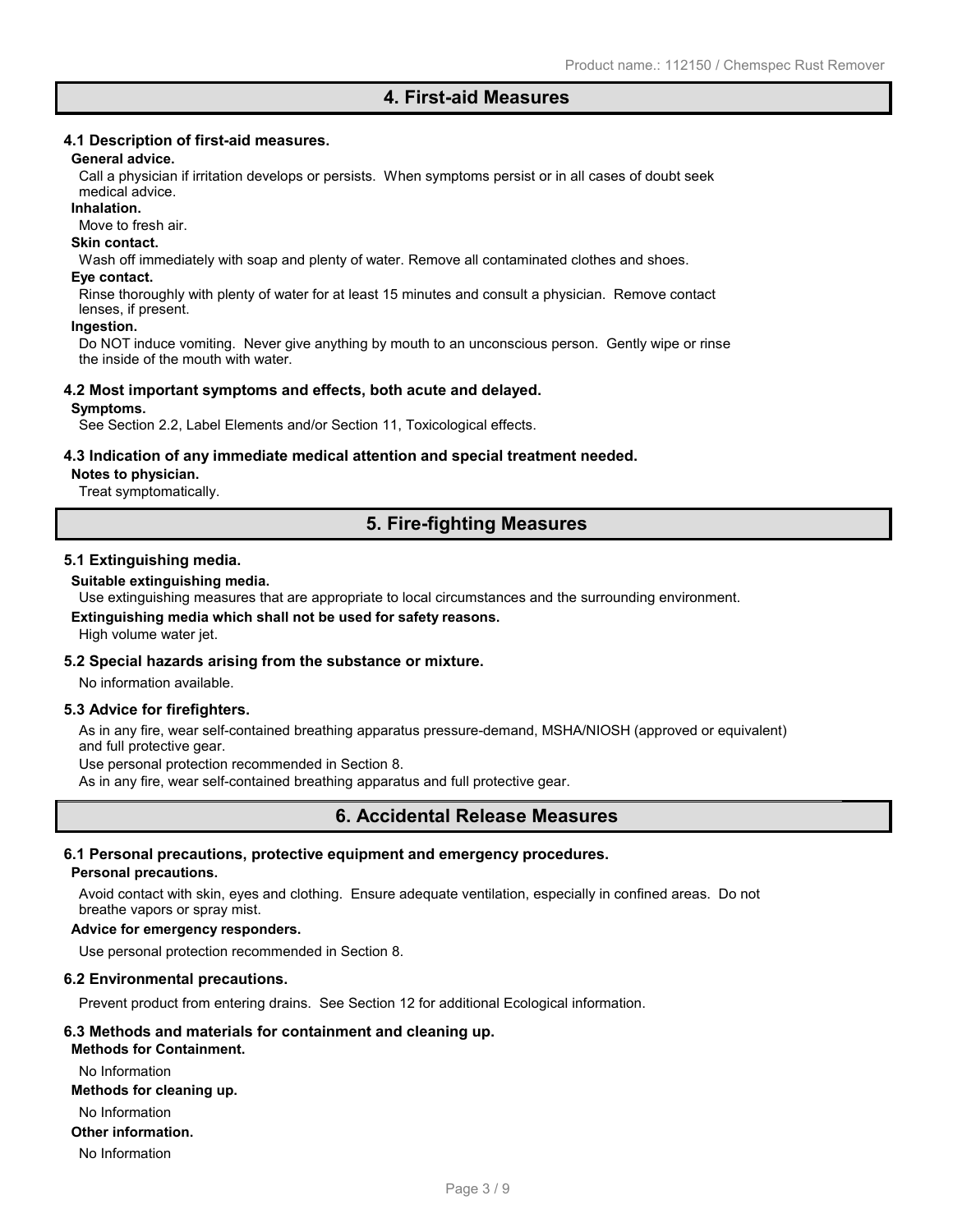#### **6.4 Reference to other sections.**

No Information

# **7. Handling and Storage**

#### **7.1 Precautions for safe handling.**

#### **Advice on safe handling.**

Handle in accordance with good industrial hygiene and safety practice.

#### **Hygiene measures.**

See section 7 for more information.

#### **7.2 Conditions for safe storage, including any incompatibilities.**

#### **Storage Conditions.**

Keep containers tightly closed in a cool, well-ventilated place.

#### **7.3 Specific end use(s)**

**Specific use(s).**

#### No Information

#### **Exposure scenario.**

No Information Available

# **8. Exposure Controls/Personal Protection**

#### **8.1 Control parameters**

#### **Exposure Limit Values**

| <b>Chemical Name</b>           | <b>Bulgaria</b>         | Croatia                 | Cyprus                  | <b>Czech Republic</b> | <b>Estonia</b>          | <b>European Union</b> |
|--------------------------------|-------------------------|-------------------------|-------------------------|-----------------------|-------------------------|-----------------------|
| <b>AMMONIUM</b>                | N.D.                    | N.D.                    | N.D.                    | N.D.                  | N.D.                    | N.D.                  |
| <b>BIFLUORIDE</b><br>1341-49-7 |                         |                         |                         |                       |                         |                       |
| Phosphoric acid                | STEL: 2.0 mg/m3         | STEL: 2 mg/m3           | STEL: 2.0 mg/m3         | N.D.                  | STEL: 2 mg/m3           | STEL: 2 mg/m3         |
| 7664-38-2                      | TWA: 1.0 mg/m3          | TWA: 1 mg/m3            | TWA: $1 \text{ mg/m}$ 3 |                       | TWA: $1 \text{ mg/m}$ 3 | TWA: 1 mg/m3          |
| <b>Chemical Name</b>           | <b>Greece</b>           | Hungary                 | Latvia                  | Lithuania             | Malta                   | <b>Ukraine</b>        |
| <b>AMMONIUM</b>                | N.D.                    | N.D.                    | STEL: 1 mg/m3           | N.D.                  | N.D.                    | N.D.                  |
| <b>BIFLUORIDE</b>              |                         |                         | TWA: 0.2 mg/m3          |                       |                         |                       |
| 1341-49-7                      |                         |                         |                         |                       |                         |                       |
| Phosphoric acid                | STEL: 3 mg/m3           | STEL: 2 mg/m3           | STEL: 2 mg/m3           | STEL: 2 mg/m3         | STEL: 2 mg/m3           | N.D.                  |
| 7664-38-2                      | TWA: $1 \text{ mg/m}$ 3 | TWA: $1 \text{ mg/m}$ 3 | TWA: $1 \text{ mg/m}$ 3 | TWA: 1 mg/m3          | TWA: 1 mg/m3            |                       |
| <b>Chemical Name</b>           | <b>Poland</b>           | <b>Romania</b>          | <b>Russia</b>           | <b>Slovenia</b>       | <b>Turkey</b>           |                       |
| <b>AMMONIUM</b>                | N.D.                    | N.D.                    | TWA: 0.2 mg/m3          | N.D.                  | N.D.                    |                       |
| <b>BIFLUORIDE</b>              |                         |                         |                         |                       |                         |                       |
| 1341-49-7                      |                         |                         |                         |                       |                         |                       |
| Phosphoric acid                | STEL: 2 mg/m3           | STEL: 2 mg/m3           | N.D.                    | STEL: 2 mg/m3         | STEL: 2 mg/m3           |                       |
| 7664-38-2                      | TWA: $1 \text{ mg/m}$ 3 | TWA: 1 mg/m3            |                         | TWA: 1 mg/m3          | TWA: 1 mg/m3            |                       |

TWA: time weighted average.

STEL: Short term exposure limit.

#### **Derived No Effect Level (DNEL)**

No Information Available

#### **Predicted No Effect Concentration (PNEC)**

No Information Available

#### **8.2. Exposure controls.**

#### **Engineering Measures.**

Showers, eyewash stations, and ventilation systems. **Personal protective equipment.**

#### **Eye/Face Protection.**

Safety glasses with side-shields.

#### **Skin and body protection.**

Wear suitable protective clothing.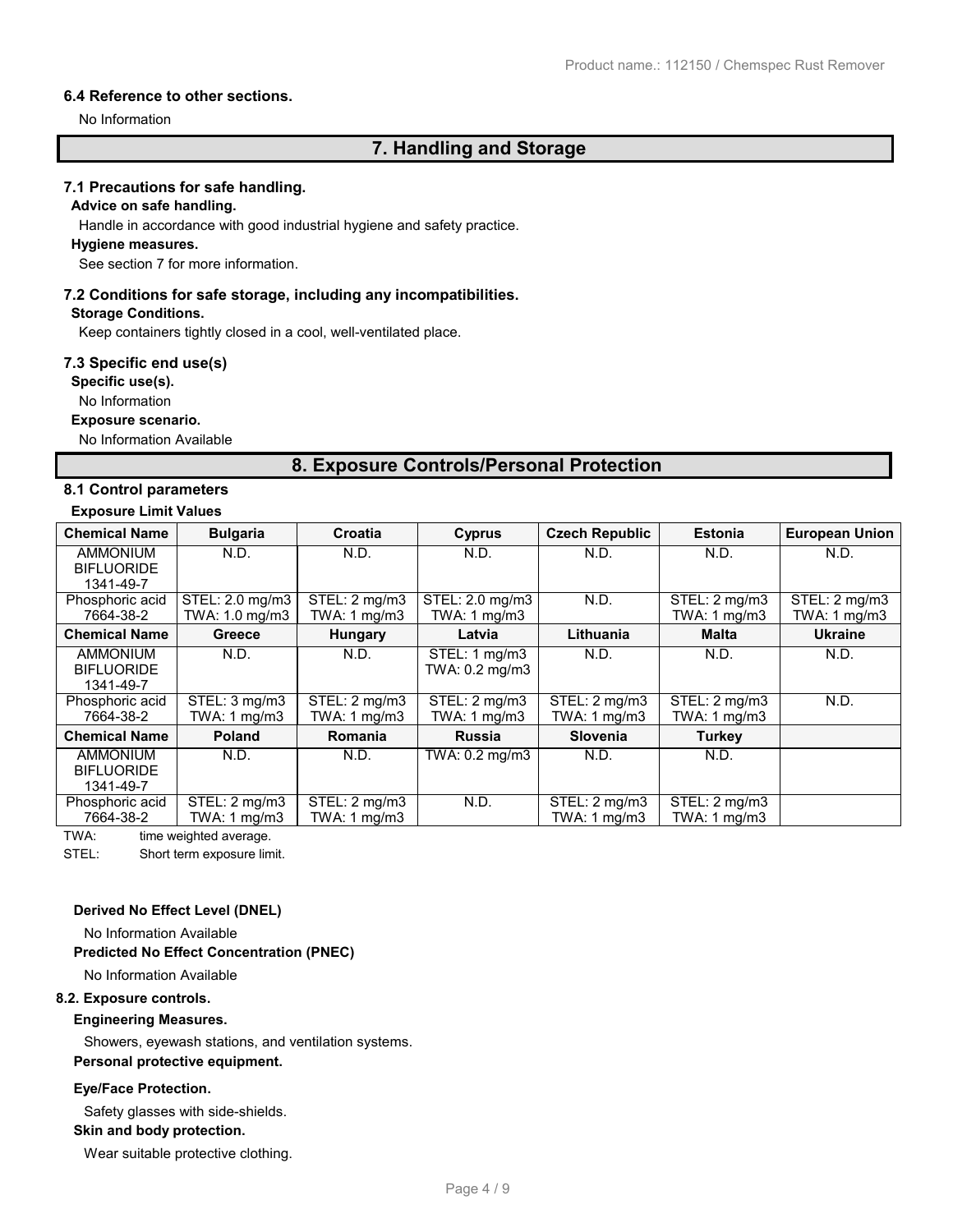### No Information

**Respiratory protection.**

In case of insufficient ventilation wear suitable respiratory equipment.

#### **Environmental Exposure Controls.**

No Information

# **9. Physical and Chemical Properties**

#### **9.1 Information on basic physical and chemical properties.**

| <b>Physical state</b>                                                      | Liquid                      |
|----------------------------------------------------------------------------|-----------------------------|
| Appearance                                                                 | Clear                       |
| Colour                                                                     | Colorless                   |
| Odour                                                                      | I ow                        |
| <b>Odour Threshold</b>                                                     | No Information              |
| рH                                                                         | 5.5                         |
| Melting Point / Flash Point, °C                                            | No Information              |
| Flash Point, °C                                                            | No Information              |
| Boiling Range, °C                                                          | $100 - 100$                 |
| <b>Combustibility</b>                                                      | Does not Support Combustion |
| Vapor Pressure, mmHg                                                       | No Information              |
| <b>Vapor density</b>                                                       | No Information              |
| <b>Specific Gravity (g/cm3)</b>                                            | 1.036                       |
| Solubility in water                                                        | No Information              |
| <b>Partition Coefficient, n-octanol/water</b>                              | No Information              |
| Auto-Ignition Temperature, °C                                              | No Information              |
| Decomposition temperature, °C                                              | No Information              |
| <b>Viscosity</b>                                                           | No Information              |
| 9.2 Other information.                                                     |                             |
| Volatile organic compounds (VOC) content.                                  | No Information              |
| 9.2.1 Information with regard to physical hazard classes<br>No Information |                             |
| 9.2.2 Other safety characteristics                                         |                             |
| <b>Evaporation rate</b>                                                    | No Information Available    |
|                                                                            |                             |

# **10. Stability and Reactivity**

#### **10.1 Reactivity.**

Stable under normal conditions.

#### **10.2 Chemical stability.**

Stable under recommended storage conditions.

#### **10.3 Possibility of hazardous reactions.** None known based on information supplied.

# **10.4 Conditions to Avoid.**

None known.

# **10.5 Incompatible Materials.**

# None known based on information supplied.

# **10.6 Hazardous Decomposition Products.**

None known.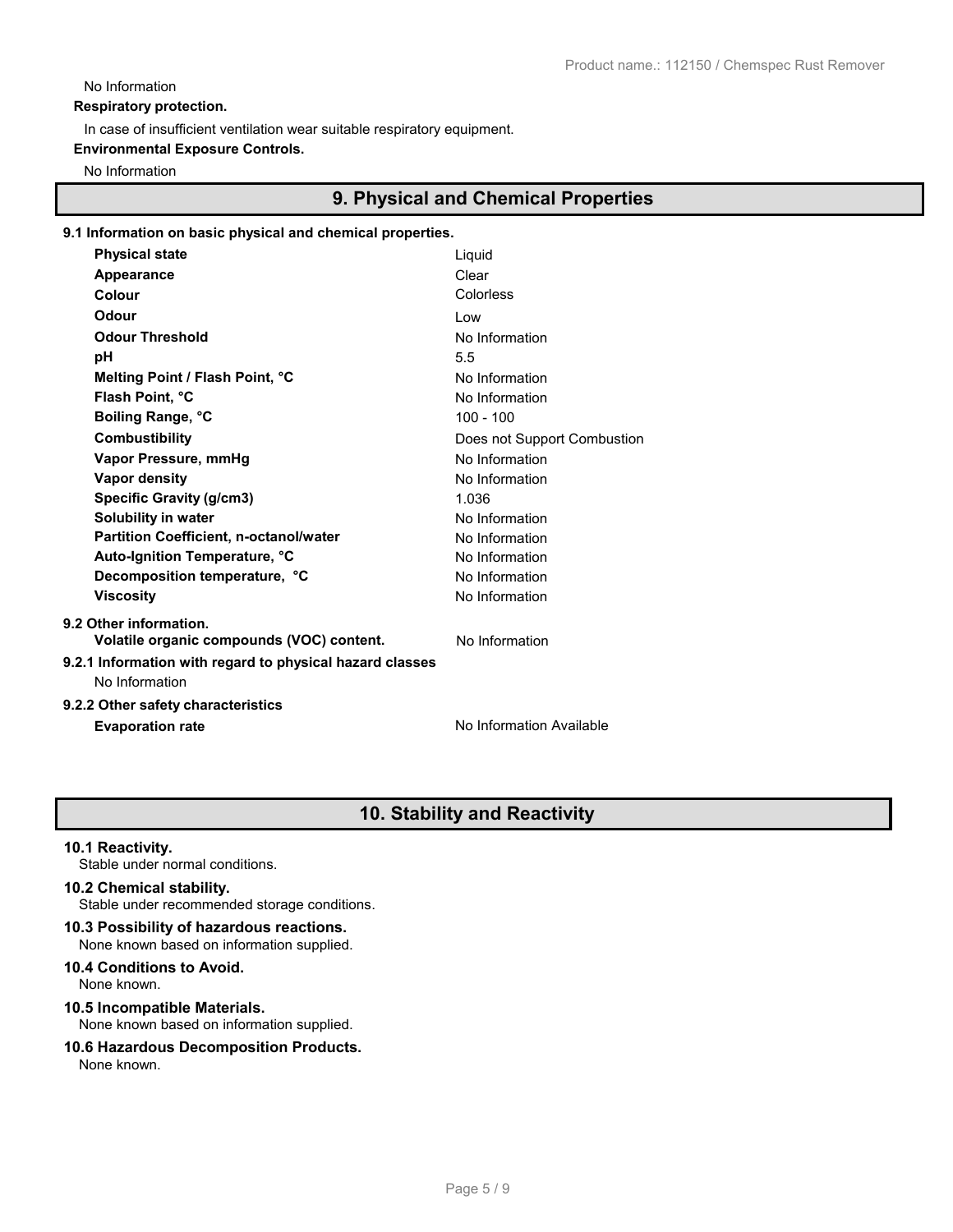# **11. Toxicological Information**

#### **11.1 Information on hazard classes as defined in Regulation (EC) No 1272/2008**

#### **Acute toxicity.**

Harmful if swallowed.

#### **Product Information**

The product itself has not been tested

Data on individual components are tabulated below

#### **The following values are calculated based on chapter 3.1 of the GHS document.**

| ATEmix (oral)          | 1,238.1 mg/kg |
|------------------------|---------------|
| <b>ATEmix (dermal)</b> | N.R.          |

| <b>CAS-No.</b> | <b>Chemical Name</b>  | Oral LD50      | <b>Dermal LD50</b> | <b>Inhalation LC50</b> |
|----------------|-----------------------|----------------|--------------------|------------------------|
| 1341-49-7      | ' AMMONIUM BIFLUORIDE | 130 mg/kg Rat  | N.R.               | $'$ N.R.               |
| 7664-38-2      | Phosphoric acid       | 1530 mg/kg Rat | 2740 mg/kg Rabbit  | 'N.R.                  |

#### **11.2. Information on other hazards**

**Endocrine disrupting properties**

N.A.

#### **Other information.**

N.A.

# **12. Ecological Information**

#### **12.1 Toxicity.**

10.50% of the mixture consists of ingredient(s) of unknown aquatic toxicity

### **12.1 Ecotoxicity effects.**

| <b>Chemical Name</b>             | Toxicity to algae | <b>Toxicity to fish</b> | Toxicity to daphnia and other<br>aquatic invertebrates |
|----------------------------------|-------------------|-------------------------|--------------------------------------------------------|
| AMMONIUM BIFLUORIDE<br>1341-49-7 | N.D.              | N.D.                    | N.D.                                                   |
| Phosphoric acid<br>7664-38-2     | N.D.              | N.D.                    | N.D                                                    |

#### **12.2. Persistence and degradability.**

No data are available on the product itself

#### **12.3. Bioaccumulative potential.**

Discharge into the environment must be avoided.

| CAS-No.   | <b>Chemical Name</b> | <b>Bio. Conc. Factor (BCF)</b> | Octanol-water par. Coeff (KOW) |
|-----------|----------------------|--------------------------------|--------------------------------|
| 1341-49-7 | AMMONIUM BIFLUORIDE  | -N.I.                          | -N.I.                          |
| 7664-38-2 | ' Phosphoric acid    | -N.I.                          | N.I.                           |

#### **12.4 Mobility in soil.**

**Mobility in soil.**

No information available

### **Mobility**

No information available

#### **12.5 Results of PBT and vPvB assessment.**

No data are available on the product itself

#### **12.6 Endocrine disrupting properties** No information available

#### **12.7 Other adverse effects.**

No information available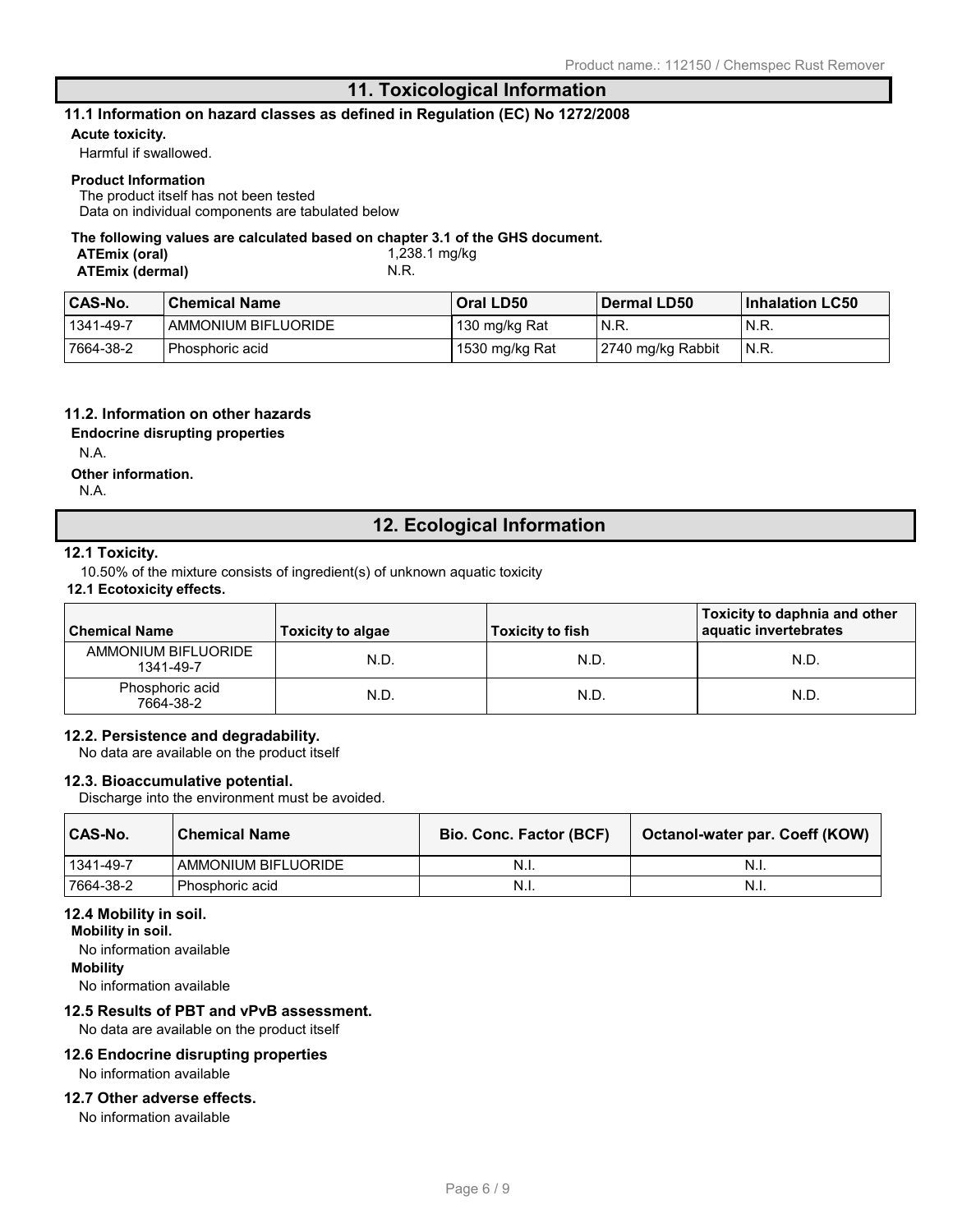# **13. Disposal Considerations**

#### **13.1 Waste treatment methods.**

#### **Waste from residues / unused products.**

Disposal should be in accordance with applicable regional, national and local laws and regulations.

#### **Contaminated packaging.**

No Information

#### **Other information.**

According to the European Waste Catalogue, Waste Codes are not product specific, but application specific.

# **14. Transport Information**

#### **ADR**

| 14.1 UN Number                                                         | 2817                                                                              |
|------------------------------------------------------------------------|-----------------------------------------------------------------------------------|
| 14.2 Proper Shipping Name                                              | Quarts ship as Limited Quantity<br>CORROSIVE LIQUID N O.S. (AMMONIUM BIFLUORIDE)  |
| 14.3 Transport hazard class(es)                                        | No Information                                                                    |
| <b>14.4 Packing Group</b>                                              | $\mathbf{H}$                                                                      |
| <b>14.5 Environmental Hazard</b>                                       | <b>No</b>                                                                         |
| 14.6 Special Precautions for user                                      | No Information                                                                    |
| <b>IMDG</b>                                                            |                                                                                   |
| 14.1 UN Number                                                         | 2817                                                                              |
| 14.2 Proper Shipping Name                                              | Quarts ship as Limited Quantity<br>CORROSIVE LIQUID N O.S. (AMMONILIM RIFLUORIDE) |
| 14.3 Transport hazard class(es)                                        | No Information                                                                    |
| <b>14.4 Packing Group</b>                                              | Ш                                                                                 |
| <b>14.5 Marine Pollutant</b>                                           | <b>No</b>                                                                         |
| <b>Environmental Hazard</b>                                            | No                                                                                |
| 14.6 Special Precautions for user                                      | No Information                                                                    |
| 14.7 Maritime transport in bulk according to<br><b>IMO instruments</b> | No Information                                                                    |
| <b>IATA</b>                                                            |                                                                                   |
| 14.1 UN Number                                                         | 2817                                                                              |
| 14.2 Proper Shipping Name                                              | Quarts ship as Limited Quantity<br>CORROSIVE LIQUID N O.S. (AMMONIUM BIELUORIDE)  |
| 14.3 Transport hazard class(es)                                        | No Information                                                                    |
| <b>14.4 Packing Group</b>                                              | $\mathbf{H}$                                                                      |
| <b>14.5 Environmental Hazard</b>                                       | No                                                                                |
| 14.6 Special Precautions for user                                      | No Information                                                                    |
|                                                                        |                                                                                   |

### **15. Regulatory Information**

#### **15.1 Safety, health and environmental regulations/legislation specific for the substance or mixture.**

#### **National regulatory information.**

| $-49-$<br>'34.<br>ີ | <b>'ORIDE</b><br>.JM '<br>BIFI<br>AMMC<br>וואי<br>ш<br>. .<br>-- | - I N.i. |  |
|---------------------|------------------------------------------------------------------|----------|--|
| $-38-$<br>766.      | acid<br>hosphoric                                                | . N.I.   |  |

#### **European Union.**

Take note of Directive 98/24/EC on the protection of the health and safety of workers from the risks related to chemical agents at work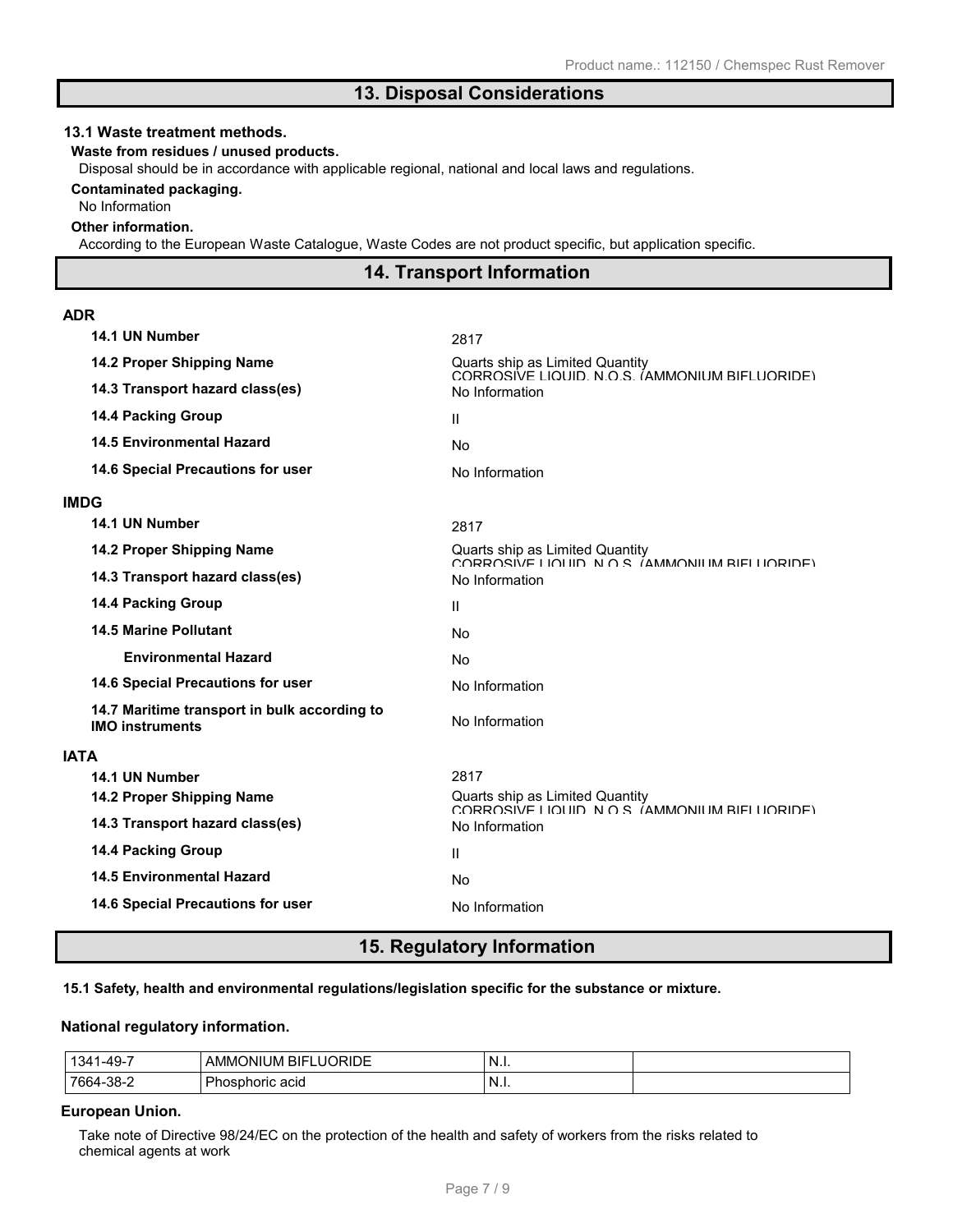#### **Persistent Organic Pollutants** Not applicable

# **Authorizations (Annex XIV) and/or restrictions on use (Annex XVII), Regulation (CE) 1907/2006**

| CAS-No.              | <b>Chemical Name</b> | <b>Annex XIV Authorisation</b><br>List | <b>Annex XVII Restricted list</b> |
|----------------------|----------------------|----------------------------------------|-----------------------------------|
| 1341-49-7            | AMMONIUM BIFLUORIDE  | No                                     | Yes                               |
| 7664-38-2            | Phosphoric acid      | No                                     | Yes                               |
| ______<br>--- --- -- |                      |                                        |                                   |

#### **EU Substances of Very High Concern**

| CAS-No. | <b>Chemical Name</b> |
|---------|----------------------|
|         | N                    |

#### **International Inventories.**

| <b>TSCA</b>          | Complies                                                                                          |
|----------------------|---------------------------------------------------------------------------------------------------|
| <b>DSL</b>           | Complies                                                                                          |
| <b>EINECS/ELINCS</b> |                                                                                                   |
| <b>ENCS</b>          |                                                                                                   |
| <b>IECSC</b>         |                                                                                                   |
| <b>KECI</b>          |                                                                                                   |
| <b>PICCS</b>         |                                                                                                   |
| <b>AICS</b>          | Complies                                                                                          |
| <b>NZIoC</b>         |                                                                                                   |
| <b>TSCA</b>          | United States Toxic Substances Control Act Section 8(b) Inventory.                                |
| <b>DSL</b>           | Canadian Domestic Substances List.                                                                |
| <b>EINECS/ELINCS</b> | European Inventory of Existing Chemical Substances/European List of Notified Chemical Substances. |
| <b>ENCS</b>          | Japan Existing and New Chemical Substances.                                                       |
| <b>IECSC</b>         | China Inventory of Existing Chemical Substances.                                                  |
| <b>KECL</b>          | Korean Existing and Evaluated Chemical Substances.                                                |
| <b>PICCS</b>         | Philippines Inventory of Chemicals and Chemical Substances.                                       |
| <b>AICS</b>          | Australian Inventory of Chemical Substances.                                                      |
| <b>NZIOC</b>         | New Zealand Inventory of Chemicals.                                                               |

#### **15.2 Chemical Safety Assessment**

No Chemical Safety Assessment has been carried out for this mixture by the supplier.

# **16. Other Information**

| <b>Revision Date</b>       | 11/15/2021                                                                                                                                                                                                                                                                                                                                                                                                                        | <b>Supersedes Date</b> | 6/2/2021 |
|----------------------------|-----------------------------------------------------------------------------------------------------------------------------------------------------------------------------------------------------------------------------------------------------------------------------------------------------------------------------------------------------------------------------------------------------------------------------------|------------------------|----------|
| <b>Reason for revision</b> | <b>Revision Description Changed</b><br>Substance and/or Product Properties Changed in Section(s):<br>01 - Product Information<br>03 - Composition/Information on Ingredients<br>08 - Exposure Controls/Personal Protection<br>09 - Physical & Chemical Information<br>12 - Ecological Information<br>14 - Transportation Information<br>15 - Chemical Inventories<br>15 - Regulatory Information<br>Revision Statement(s) Changed |                        |          |

### **Text for GHS Hazard Statements shown in Section 3 describing each ingredient:**

| H301 | Toxic if swallowed.                      |
|------|------------------------------------------|
| H314 | Causes severe skin burns and eye damage. |